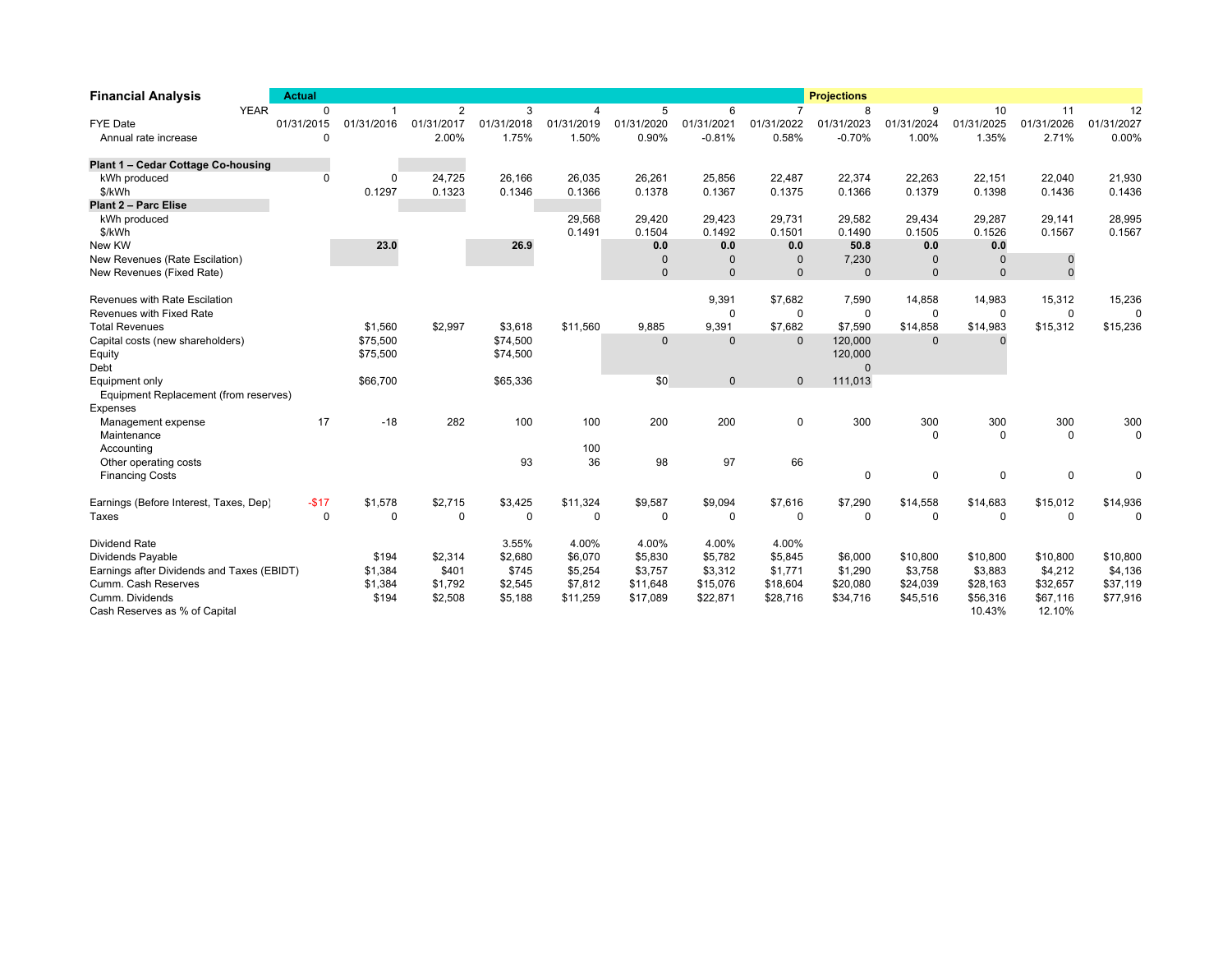| <b>Financial Analysis</b>              |            |             |            |             |             |              |            |             |            |            |            |             |
|----------------------------------------|------------|-------------|------------|-------------|-------------|--------------|------------|-------------|------------|------------|------------|-------------|
| <b>YEAR</b>                            | 13         | 14          | 15         | 16          | 17          | 18           | 19         | 20          | 21         | 22         | 23         | 24          |
| <b>FYE Date</b>                        | 01/31/2028 | 01/31/2029  | 01/31/2030 | 01/31/2031  | 01/31/2032  | 01/31/2033   | 01/31/2034 | 01/31/2035  | 01/31/2036 | 01/31/2037 | 01/31/2038 | 01/31/2039  |
| Annual rate increase                   | 0.90%      | 1.45%       | 1.45%      | 1.45%       | 1.45%       | 1.45%        | 1.45%      | 1.45%       | 1.45%      | 1.45%      | 1.45%      | 1.45%       |
| Plant 1 - Cedar Cottage Co-housing     |            |             |            |             |             |              |            |             |            |            |            |             |
| kWh produced                           | 21,821     | 21,712      | 21,603     | 21,495      | 21,387      | 21,281       | 21,174     | 21,068      | 20,963     | 20,858     | 20,754     | 20,650      |
| \$/kWh                                 | 0.1449     | 0.1470      | 0.1491     | 0.1513      | 0.1535      | 0.1557       | 0.1579     | 0.1602      | 0.1626     | 0.1649     | 0.1673     | 0.1697      |
| Plant 2 - Parc Elise                   |            |             |            |             |             |              |            |             |            |            |            |             |
| kWh produced                           | 28,850     | 28,706      | 28,562     | 28,419      | 28,277      | 28,136       | 27,995     | 27,855      | 27,716     | 27,577     | 27,439     | 27,302      |
| \$/kWh                                 | 0.1581     | 0.1604      | 0.1627     | 0.1651      | 0.1675      | 0.1699       | 0.1724     | 0.1749      | 0.1774     | 0.1800     | 0.1826     | 0.1852      |
| New KW                                 |            |             |            |             |             |              |            |             |            |            |            |             |
| New Revenues (Rate Escilation)         |            |             |            |             |             |              |            |             |            |            |            |             |
| New Revenues (Fixed Rate)              |            |             |            |             |             |              |            |             |            |            |            |             |
| Revenues with Rate Escilation          | 15,296     | 15,440      | 15,586     | 15,733      | 15,881      | 16,031       | 16,182     | 16,335      | 16,489     | 16,644     | 16,801     | 16,959      |
| Revenues with Fixed Rate               | 0          | 0           | 0          | $\mathbf 0$ | $\mathbf 0$ | $\mathbf 0$  | 0          | $\mathbf 0$ | 0          | 0          | 0          | $\mathbf 0$ |
| <b>Total Revenues</b>                  | \$15,296   | \$15,440    | \$15,586   | \$15,733    | \$15,881    | \$16,031     | \$16,182   | \$16,335    | \$16,489   | \$16,644   | \$16,801   | \$16,959    |
| Capital costs (new shareholders)       |            |             |            |             |             |              |            |             |            |            |            |             |
| Equity                                 |            |             |            |             |             |              |            |             |            |            |            |             |
| Debt                                   |            |             |            |             |             |              |            |             |            |            |            |             |
| Equipment only                         |            |             |            |             |             |              |            |             |            |            |            |             |
| Equipment Replacement (from reser      |            |             |            |             |             |              |            |             | \$13,559   | \$0        | \$16,250   | \$0         |
| Expenses                               |            |             |            |             |             |              |            |             |            |            |            |             |
| Management expense                     | 300        | 300         | 300        | 300         | 300         | 300          | 300        | 300         | 300        | 300        | 300        | 300         |
| Maintenance                            | 0          | $\mathbf 0$ | 0          | 0           |             |              |            | 400         |            |            |            |             |
| Accounting                             |            |             |            |             |             |              |            |             |            |            |            |             |
| Other operating costs                  |            |             |            |             |             |              |            |             |            |            |            |             |
| <b>Financing Costs</b>                 | 0          | 0           | 0          | 0           | 0           | $\Omega$     | 0          | 0           | 0          | 0          | 0          | $\Omega$    |
| Earnings (Before Interest, Taxes, Dep) | \$14,996   | \$15.140    | \$15,286   | \$15,433    | \$15,581    | \$15.731     | \$15,882   | \$15,635    | \$16,189   | \$16,344   | \$16,501   | \$16,659    |
| Taxes                                  | 0          | 0           | 0          | $\Omega$    | $\Omega$    | $\mathbf{0}$ | 0          | $\Omega$    | \$0        | \$0        | \$0        | \$0         |
| <b>Dividend Rate</b>                   |            |             |            |             |             |              |            |             |            |            |            |             |
| Dividends Payable                      | \$10,800   | \$10,800    | \$10,800   | \$10,800    | \$10,800    | \$10,800     | \$10,800   | \$10,800    | \$10,800   | \$10,800   | \$10,800   | \$10,800    |
| Earnings after Dividends and Taxes (E  | \$4,196    | \$4,340     | \$4,486    | \$4,633     | \$4,781     | \$4,931      | \$5,082    | \$4,835     | \$5,389    | \$5,544    | \$5,701    | \$5,859     |
| Cumm. Cash Reserves                    | \$41,687   | \$46,444    | \$51,394   | \$56,541    | \$61,888    | \$67,438     | \$73,194   | \$78,760    | \$71,378   | \$77,636   | \$67,863   | \$74,401    |
| Cumm. Dividends                        | \$88,716   | \$99,516    | \$110,316  | \$121,116   | \$131,916   | \$142,715    | \$153,515  | \$164,315   | \$175,115  | \$185,915  | \$196,715  | \$207,515   |
| Cash Reserves as % of Capital          |            |             |            |             |             |              |            |             |            |            |            |             |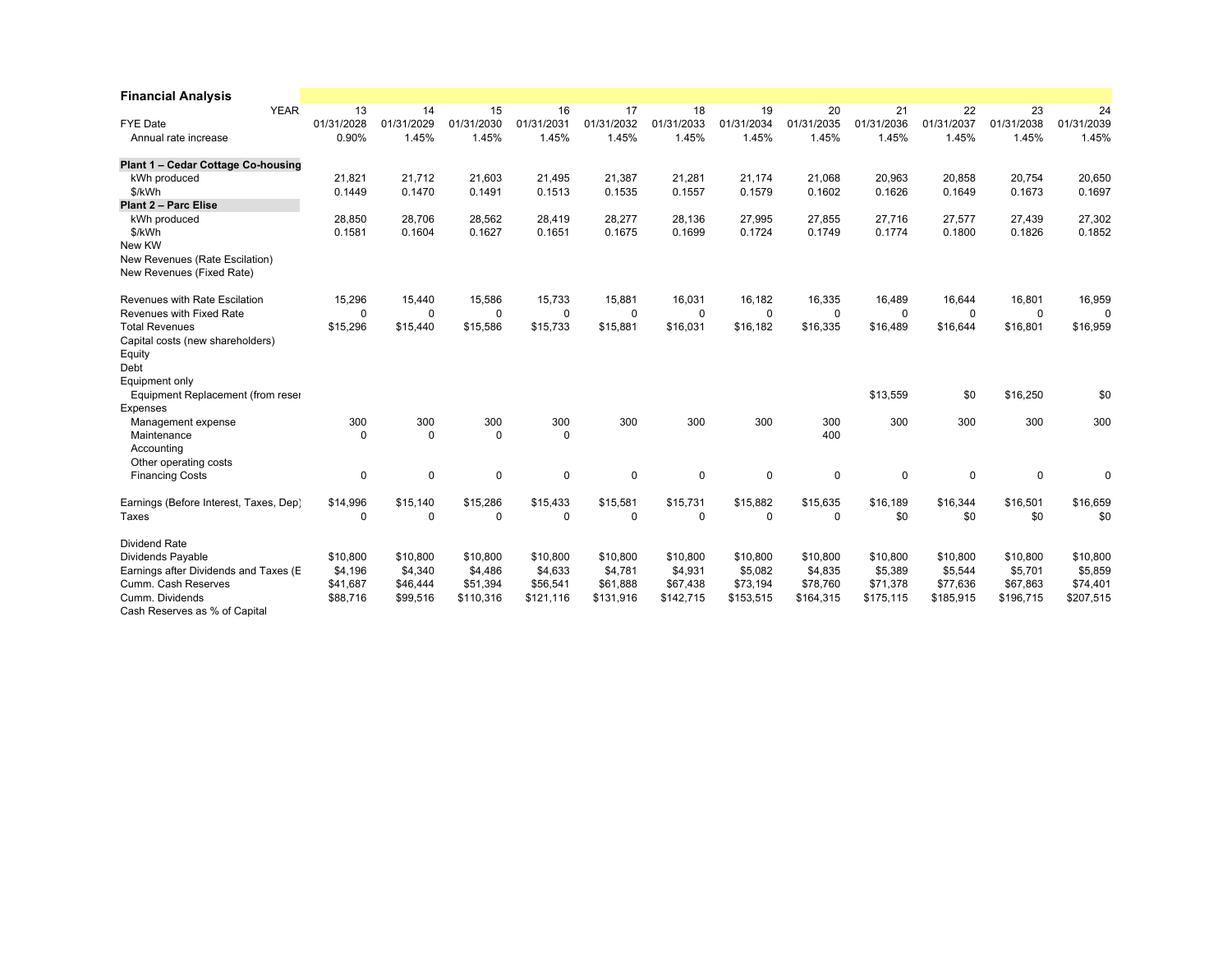| <b>Financial Analysis</b>              |            |             |            |            |            |            |            |            |            |            |            |             |
|----------------------------------------|------------|-------------|------------|------------|------------|------------|------------|------------|------------|------------|------------|-------------|
| <b>YEAR</b>                            | 25         | 26          | 27         | 28         | 29         | 30         | 31         | 32         | 33         | 34         | 35         | 36          |
| <b>FYE Date</b>                        | 01/31/2040 | 01/31/2041  | 01/31/2042 | 01/31/2043 | 01/31/2044 | 01/31/2045 | 01/31/2046 | 01/31/2047 | 01/31/2048 | 01/31/2049 | 01/31/2050 | 01/31/2051  |
| Annual rate increase                   | 1.45%      | 1.45%       | 1.45%      | 1.45%      | 1.45%      | 1.45%      | 1.45%      | 1.45%      | 1.45%      | 1.45%      | 1.45%      | 1.45%       |
| Plant 1 - Cedar Cottage Co-housing     |            |             |            |            |            |            |            |            |            |            |            |             |
| kWh produced                           | 20,547     | 20,444      | 20,342     | 20,240     | 20.139     | 20,038     | 19.938     | 19,838     | 19.739     | 19,640     | 19.542     | 19,445      |
| \$/kWh                                 | 0.1722     | 0.1747      | 0.1772     | 0.1798     | 0.1824     | 0.1850     | 0.1877     | 0.1904     | 0.1932     | 0.1960     | 0.1988     | 0.2017      |
| Plant 2 - Parc Elise                   |            |             |            |            |            |            |            |            |            |            |            |             |
| kWh produced                           | 27,166     | 27,030      | 26,895     | 26,760     | 26.626     | 26,493     | 26.361     | 26,229     | 26.098     | 25,967     | 25,838     | 25,708      |
| \$/kWh                                 | 0.1879     | 0.1906      | 0.1934     | 0.1962     | 0.1991     | 0.2019     | 0.2049     | 0.2078     | 0.2109     | 0.2139     | 0.2170     | 0.2202      |
| New KW                                 |            |             |            |            |            |            |            |            |            |            |            |             |
| New Revenues (Rate Escilation)         |            |             |            |            |            |            |            |            |            |            |            | 0           |
| New Revenues (Fixed Rate)              |            |             |            |            |            |            |            |            |            |            |            |             |
| Revenues with Rate Escilation          | 17,119     | 17,281      | 17,444     | 17,608     | 17,774     | 17,942     | 18,111     | 18,281     | 18,454     | 18,628     | 18,803     | 18,981      |
| Revenues with Fixed Rate               | 0          | 0           | 0          | 0          | 0          | 0          | 0          | 0          | 0          | 0          | $\Omega$   | $\mathbf 0$ |
| <b>Total Revenues</b>                  | \$17,119   | \$17,281    | \$17,444   | \$17,608   | \$17,774   | \$17,942   | \$18,111   | \$18,281   | \$18,454   | \$18,628   | \$18,803   | \$18,981    |
| Capital costs (new shareholders)       |            |             |            |            |            |            |            |            |            |            |            |             |
| Equity                                 |            |             |            |            |            |            |            |            |            |            |            |             |
| Debt                                   |            |             |            |            |            |            |            |            |            |            |            |             |
| Equipment only                         |            |             |            |            |            |            |            |            |            |            |            |             |
| Equipment Replacement (from reser      | \$0        | \$0         | \$0        | \$32,534   | \$0        | \$0        | \$0        | \$0        | \$0        | \$0        | \$0        | \$36,016    |
| Expenses                               |            |             |            |            |            |            |            |            |            |            |            |             |
| Management expense                     | 300        | 300         | 300        | 300        | 300        | 300        | 300        | 300        | 300        | 300        | 300        | 300         |
| Maintenance                            | 400        |             |            |            |            | 400        |            |            |            |            | 400        |             |
| Accounting                             |            |             |            |            |            |            |            |            |            |            |            |             |
| Other operating costs                  |            |             |            |            |            |            |            |            |            |            |            |             |
| <b>Financing Costs</b>                 | 0          | $\mathbf 0$ | 0          | 0          | 0          | 0          | $\Omega$   | 0          | 0          | 0          | 0          | $\Omega$    |
| Earnings (Before Interest, Taxes, Dep) | \$16,419   | \$16.981    | \$17.144   | \$17,308   | \$17.474   | \$17.242   | \$17.811   | \$17.981   | \$18.154   | \$18,328   | \$18,103   | \$18,681    |
| Taxes                                  | \$0        | \$0         | \$0        | \$0        | \$0        | \$0        | \$0        | \$0        | \$0        | \$0        | \$0        | \$0         |
| Dividend Rate                          |            |             |            |            |            |            |            |            |            |            |            |             |
| Dividends Payable                      | \$10,800   | \$10,800    | \$10,800   | \$10,800   | \$10,800   | \$10,800   | \$10,800   | \$10,800   | \$10,800   | \$10,800   | \$10,800   | \$10,800    |
| Earnings after Dividends and Taxes (E  | \$5,619    | \$6,181     | \$6,344    | \$6,508    | \$6,674    | \$6,442    | \$7,011    | \$7,181    | \$7,354    | \$7,528    | \$7,303    | \$7,881     |
| Cumm. Cash Reserves                    | \$80,764   | \$87,753    | \$94,974   | \$69,898   | \$77,271   | \$84,485   | \$92,340   | \$100,445  | \$108,803  | \$117,419  | \$125,897  | \$99,021    |
| Cumm. Dividends                        | \$218,315  | \$229,115   | \$239,915  | \$250,715  | \$261,515  | \$272,315  | \$283,115  | \$293,915  | \$304,715  | \$315,515  | \$326,315  | \$337,115   |
| Cash Reserves as % of Capital          |            |             |            |            |            | 31.29%     | 34.20%     | 37.20%     | 40.30%     | 43.49%     | 46.63%     | 36.67%      |